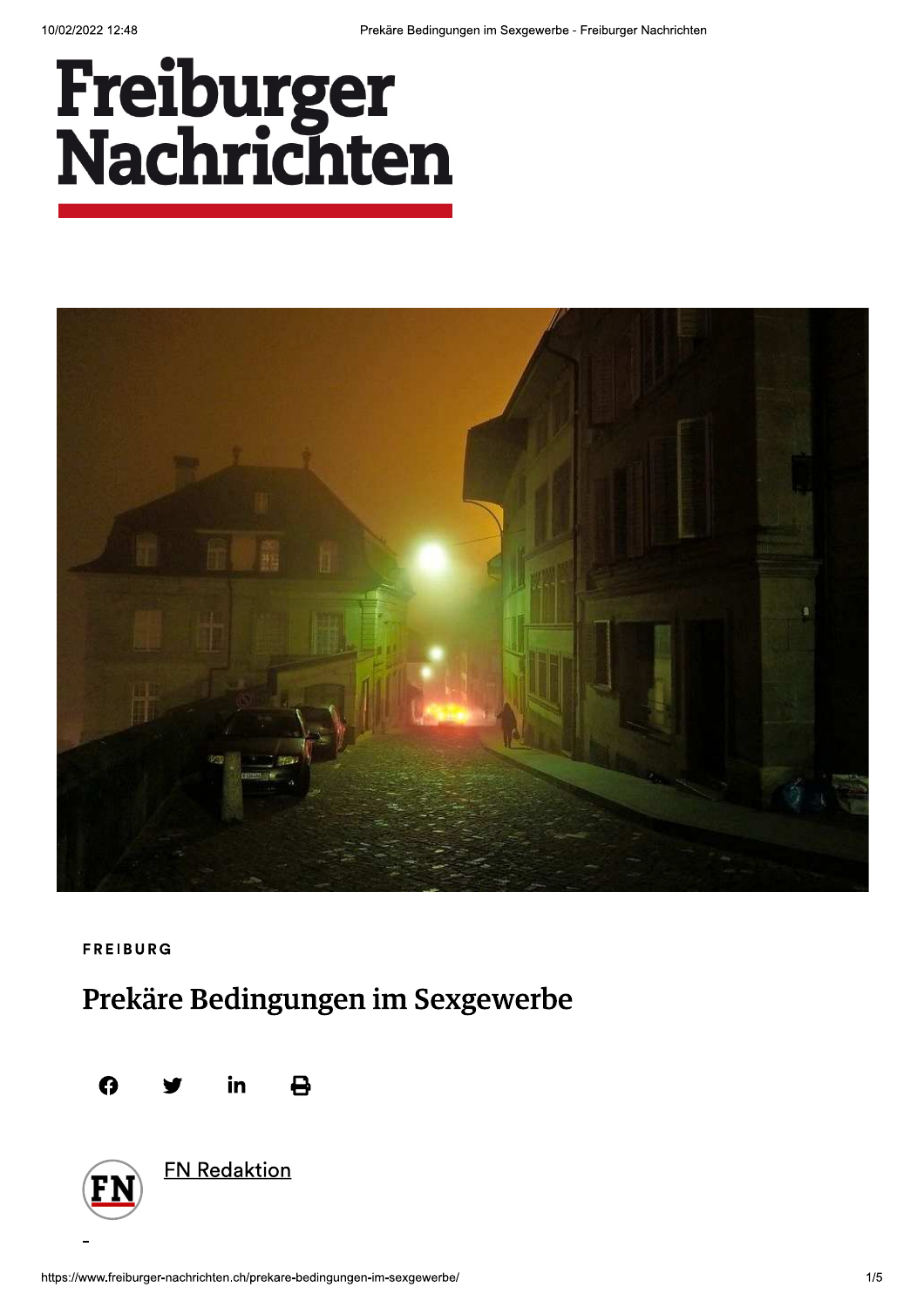Veröffentlicht am: 05.11.2020 Zuletzt geändert am: 05.11.2020 Lesezeit: 5 Minuten Keine Kommentare

Abstand halten - das geht im Sexgewerbe nicht. Und so fanden sich die Prostituierten im März und im April im Lockdown wieder. Ohne Arbeit. Und oft ohne Sozialversicherung. Gleichzeitig ohne Möglichkeit, nach Hause zu reisen. Denn die meisten Prostituierten im Kanton Freiburg sind Migrantinnen. Sie konnten nicht nach Hause reisen, da die Grenzen zu waren und kaum mehr Flugzeuge flogen. Und nun finden sie sich erneut in dieser Situation wieder: Der Freiburger Staatsrat hat am Dienstag bekannt gegeben, dass Prostituierte bis mindestens Ende Monat nicht mehr arbeiten dürfen.

#### **Immer mehr Prostituierte**

Seit 2011 erhalten Sexarbeiterinnen von ausserhalb Europas keine Aufenthaltsbewilligung B mehr; sie können nicht mehr in der Schweiz und in den EU-Staaten arbeiten. Damit erhalten die Afrikanerinnen, die bis dahin oft in Freiburg gearbeitet haben, keine Bewilligung mehr. Gleichzeitig können Frauen aus Lateinamerika Pässe in Spanien beantragen und so als EU-Angehörige problemlos in der Schweiz arbeiten: Ohne Gesuch können sie 90 Tage im Jahr in der Schweiz erwerbstätig sein, sie müssen sich dafür nur anmelden.

Seither sei die Anzahl der Sexarbeiterinnen im Kanton Freiburg stetig gestiegen, sagt Corinne Siffert, Leiterin der Freiburger Organisation Grisélidis, welche die Prostituierten unterstützt (siehe Kasten rechts). Meistens seien um die 150 Frauen präsent. «Vor zehn Jahren gab es viel weniger Prostituierte.» Patricia Eicher, die ebenfalls für Grisélidis arbeitet, fügt an: «Damals verdiente eine Frau deutlich mehr als heute.» Die Prostituierten hätten ihre Stammkundschaft gehabt. Weil heute viel mehr Frauen im Sexgewerbe tätig seien, könnten sie nicht mehr das Gleiche verlangen und verdienten viel weniger. Und da viele wegen der 90-Tage-Regel nicht lange in einer Stadt seien, hätten diese auch keine Stammkundschaft. Komme dazu, dass die Frauen aus Latein-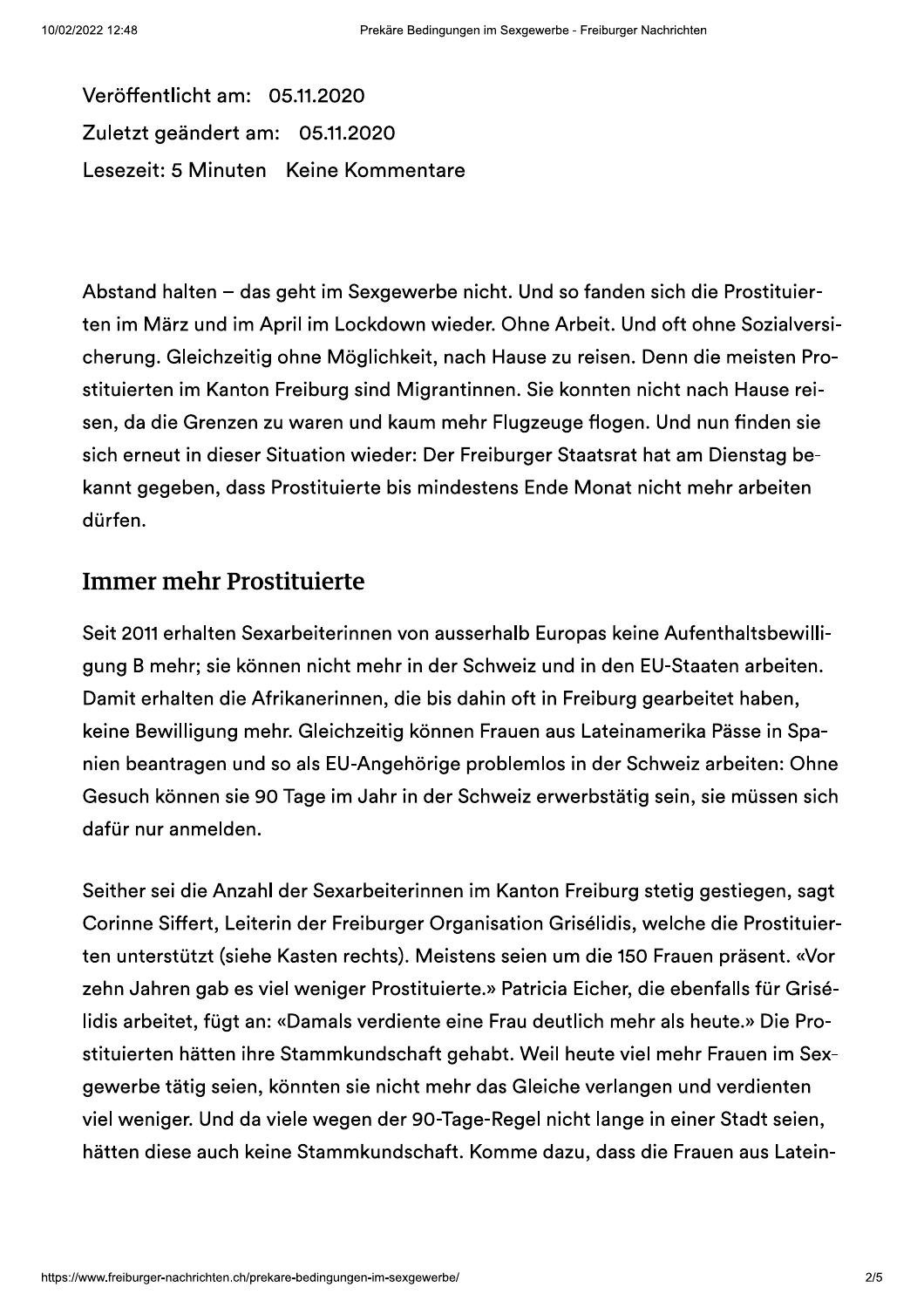amerika nicht Französisch sprächen, im Gegensatz zu den Afrikanerinnen, die früher das Gewerbe geprägt hätten. «Weil ihnen die Sprachkenntnisse fehlen, können sie auch weniger gut den Preis verhandeln.»

#### Ein karger Lohn

Darum sagt Patricia Eicher: «Viele haben ein falsches Bild der Prostitution. Die Frauen verdienen heute deutlich weniger, als die meisten meinen.» Zwar könnten sie immer noch Geld nach Hause schicken und ihre Familien unterstützen. «Heute reicht es aber nicht mehr, um damit ein Haus zu bauen, wie das früher der Fall war.» Die Lage der Prostituierten habe sich in den letzten zehn Jahre nicht nur verschlechtert, weil die Konkurrenz grösser sei, sagt Corinne Siffert. «Es gibt auch weniger Kundschaft.» Lange hätten Gastarbeiter zu den Kunden gehört. «Nun läuft die Wirtschaft in ihren Heimatländern besser, und viele sind nach Hause zurückgekehrt.»

#### Von Corona eingesperrt

«Die Frauen aus Lateinamerika kommen oft nur für einige Tage in die Schweiz», sagt Corinne Siffert. «Sie mieten tageweise ein Studio für 70 bis 100 Franken», sagt Siffert - beispielsweise in der Alten Brunnengasse in der Stadt Freiburg. In diesen teuren Studios blieben die Frauen aus Lateinamerika im März stecken, ohne Geld und ohne Einnahmen. «Eigentlich sollten sie die Schweiz verlassen, aber weil die Grenzen geschlossen waren, konnten sie nicht ausreisen und fanden sich ohne Arbeit wieder», sagt Siffert. «Und sie wohnten in den teuren Zimmern, die sie ohne Freier nicht bezahlen konnten.»

Während des Lockdown hätten die Besitzer die Frauen in den Studios wohnen lassen. Aber jetzt verlangten sie wieder die volle Miete - auch wenn das Geschäft derzeit sehr schlecht laufe.

#### Nun auch finanzielle Hilfe

Normalerweise steht Grisélidis den Prostituierten vor allem mit Tipps und Ratschlägen zu administrativen Fragen zur Seite. Während des Lockdown unterstützte Grisélidis die Frauen auch finanziell. «Der Lockdown hat für die Frauen ein Arbeitsverbot bedeutet, und finanzielle Reserven haben viele nicht», sagt Corinne Siffert. Erwerbsersatzentschädigungen für Selbstständigerwerbende konnte nur beantragen, wer eine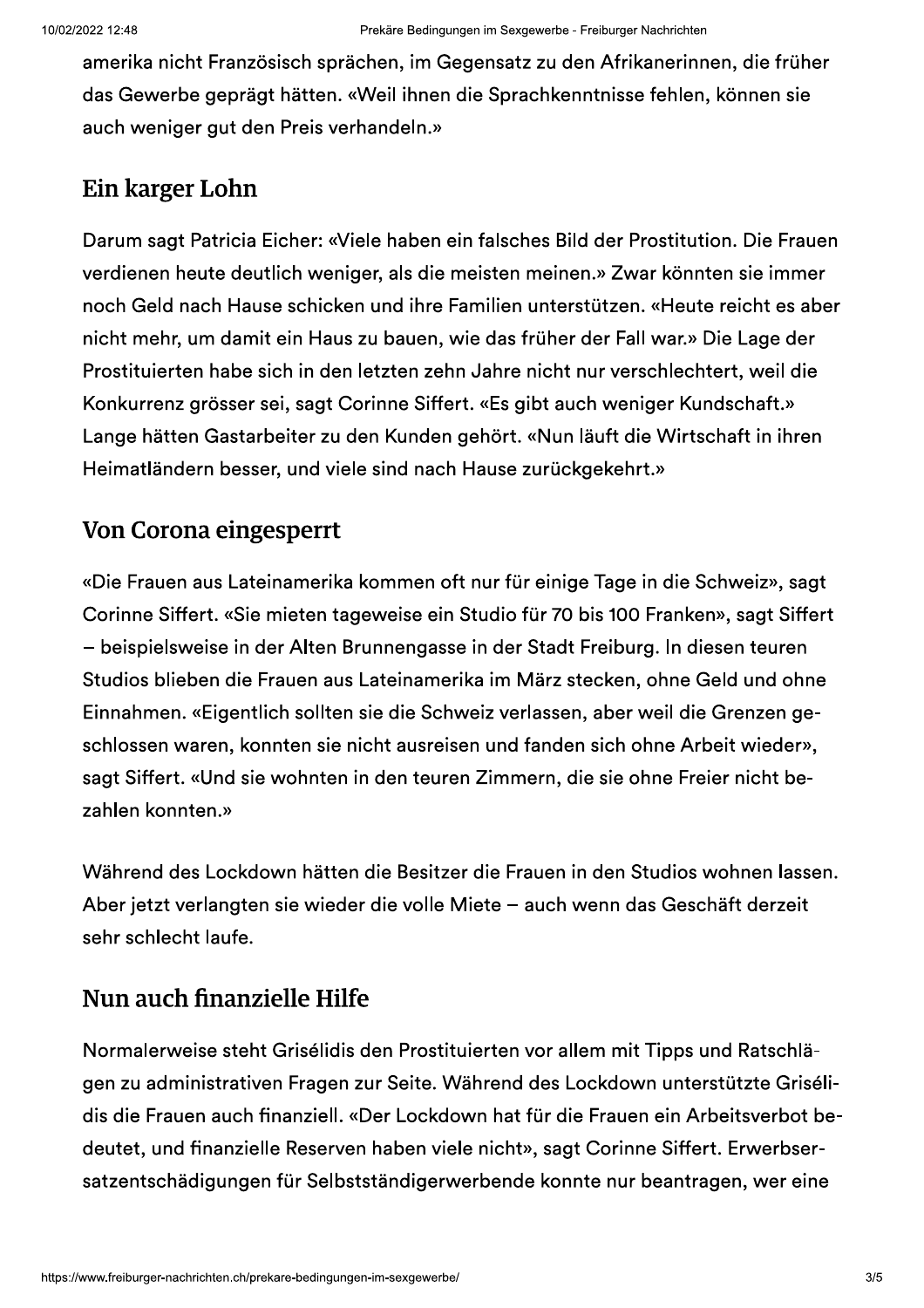Aufenthaltsbewilligung hatte. «Wir halfen beim Zahlen der Krankenkasse und der Lebensmittel.» Dies dank eines Fonds von Prokore, einem nationalen Netzwerk, das die Interessen von Sexarbeiterinnen und Sexarbeitern verteidigt.

Jenen Prostituierten, die ständig in Freiburg wohnen, standen während des Lockdown teilweise einige Stammkunden bei: Sie schickten ihnen Geld, auch wenn sie keinen Kontakt haben konnten.

Die Frauen hätten Existenzängste gehabt – und sich isoliert, weit weg von ihren Familien wiedergefunden. Viele hätten auch Angst um ihre Angehörigen gehabt, da die Pandemie in ihren Heimatländern noch stärker wütete als in Europa. «Die Pandemie und ihre Folgen waren für sie beängstigend und lösten Stress aus.»

An Covid-19 erkrankt ist bisher nur eine der Prostituierten, mit denen Grisélidis in Kontakt steht. Das erstaunt Corinne Siffert nicht: «Sie wissen sich vor übertragbaren Krankheiten zu schützen, das gehört zu ihrem Alltag.»

#### **Zur Organisation**

#### Seit dreizehn Jahren für Prostituierte da

Am 8. März 2007 startete der Freiburger Verein Fri-Santé das Programm Grisélidis. Es setzt sich für die Rechte und die Würde der Strassenprostituierten ein. Vor Grisélidis gab es im Kanton Freiburg keine Anlaufstelle für Sexarbeiterinnen. Seither können sie aber auf die Hilfe von Sozialarbeiterinnen zählen, die vor Ort und an der Geschäftsstelle von Fri-Santé präsent sind. Die Prostituierten erhalten Unterstützung bei administrativen Angelegenheiten wie der Erlangung eines Aufenthaltsstatus oder einer Arbeitsbewilligung. Zudem erhalten sie Präventionsmaterial. Grisélidis berät auch Süchtige in der Drogenanlaufstelle Le Tremplin in Gefühls- und Sexualfragen. Seit Mitte März unterstützte Grisélidis 129 Sexarbeiterinnen und Sexarbeiter finanziell.

njb

#### **Fakten**

### Kurzfristige Erwerbstätigkeit